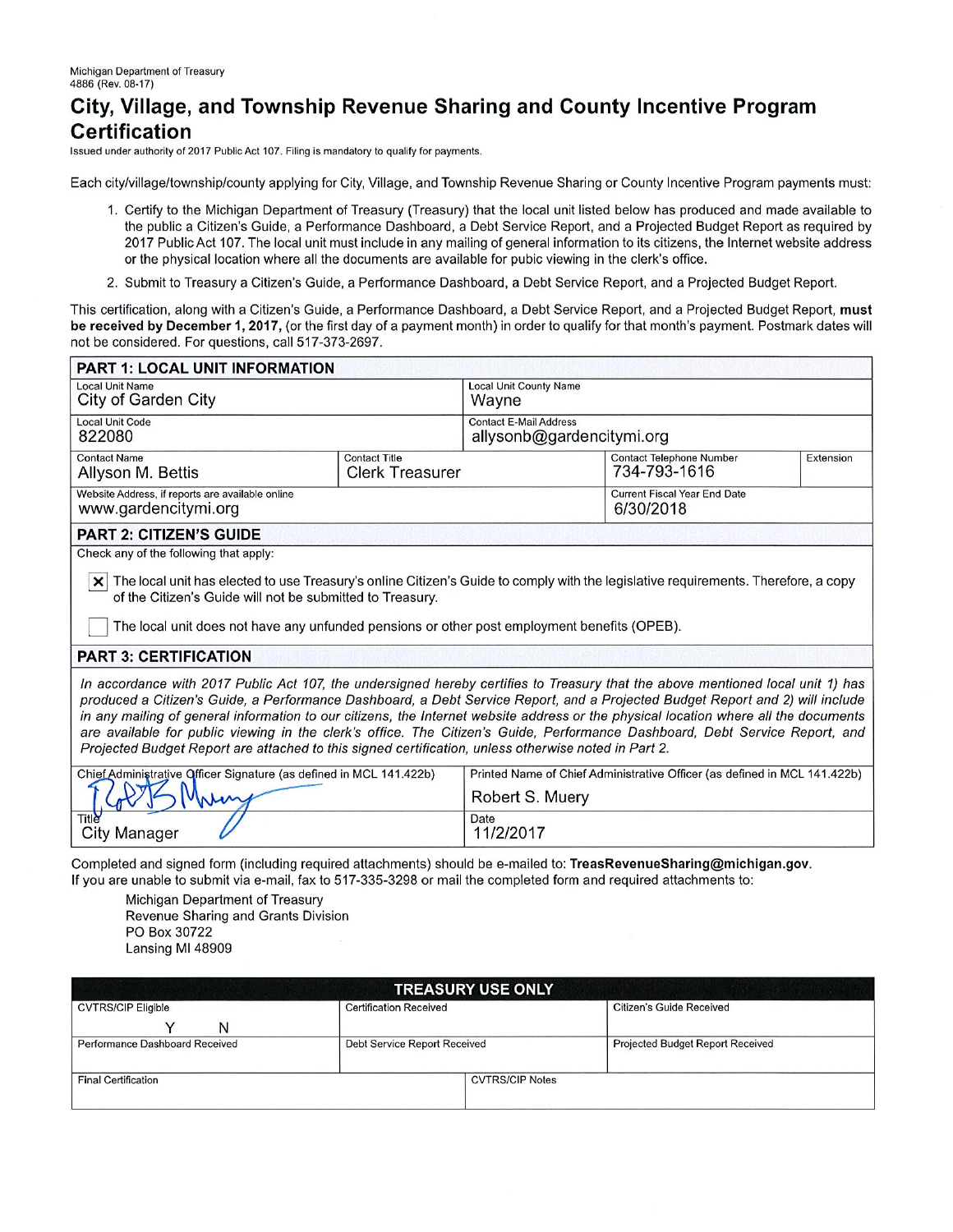

#### **Fiscal Stability**

A Great Place to Call Home!

|                                                      | Prior      | Current | Progress |                                |       |         |          |
|------------------------------------------------------|------------|---------|----------|--------------------------------|-------|---------|----------|
| Annual GF expenditures per capita                    | 631.7      | 564.3   |          | <b>Public Safety</b>           |       |         |          |
| Fund balance as % of annual GF expenditures          | 29.0%      | 39.0%   |          |                                | Prior | Current | Progress |
| Number of services delivered via cooperative venture |            |         |          | Violent Crimes per thousand    | 2.0   | 2.4     |          |
| Debt burden per capita                               | \$520      | \$360   |          | Property Crimes per thousand   | 19.8  | 18.5    |          |
| Ratio of employees to retirees                       | 1 to $1.6$ | to 1.7  |          | Traffic injuries or fatalities | 87    | 174     |          |
|                                                      |            |         |          |                                |       |         |          |
|                                                      |            |         |          | <b>Quality of Life</b>         |       |         |          |

# Cardian City

## Performance Improving Performance Constant Performance Declining

### **Economic Strength**

|                                                        | Prior    | Current | Progress |
|--------------------------------------------------------|----------|---------|----------|
| % of community with access to high speed broadband     | $100\%$  | 100%    |          |
| % of community age 25+ with BS or higher (2010 v. SEM) | $11.7\%$ | 11.7%   |          |
| Average age of critical infrastructure (years)         | 60       | 60 9    |          |

| <b>Public Safety</b>           |       |         |          |
|--------------------------------|-------|---------|----------|
|                                | Prior | Current | Progress |
| Violent Crimes per thousand    | 2.0   | 2.4     |          |
| Property Crimes per thousand   | 19.8  | 18.5    |          |
| Traffic injuries or fatalities | 87    | 174     |          |

## **Quality of Life**

|                                                          | Prior | Current | Progress |
|----------------------------------------------------------|-------|---------|----------|
| Miles of sidewalks and non-motorized trails              | 150   | 150.1   |          |
| % of GF budget committed to arts, culture and recreation | 6.6%  | 7.2%    |          |
| Acres of park per thousand residents                     | 3.1   | 3.1     |          |
| % of community with curbside recycling (begun in 7-2016) |       | 100     |          |

City of Garden City Community Dashboard 2016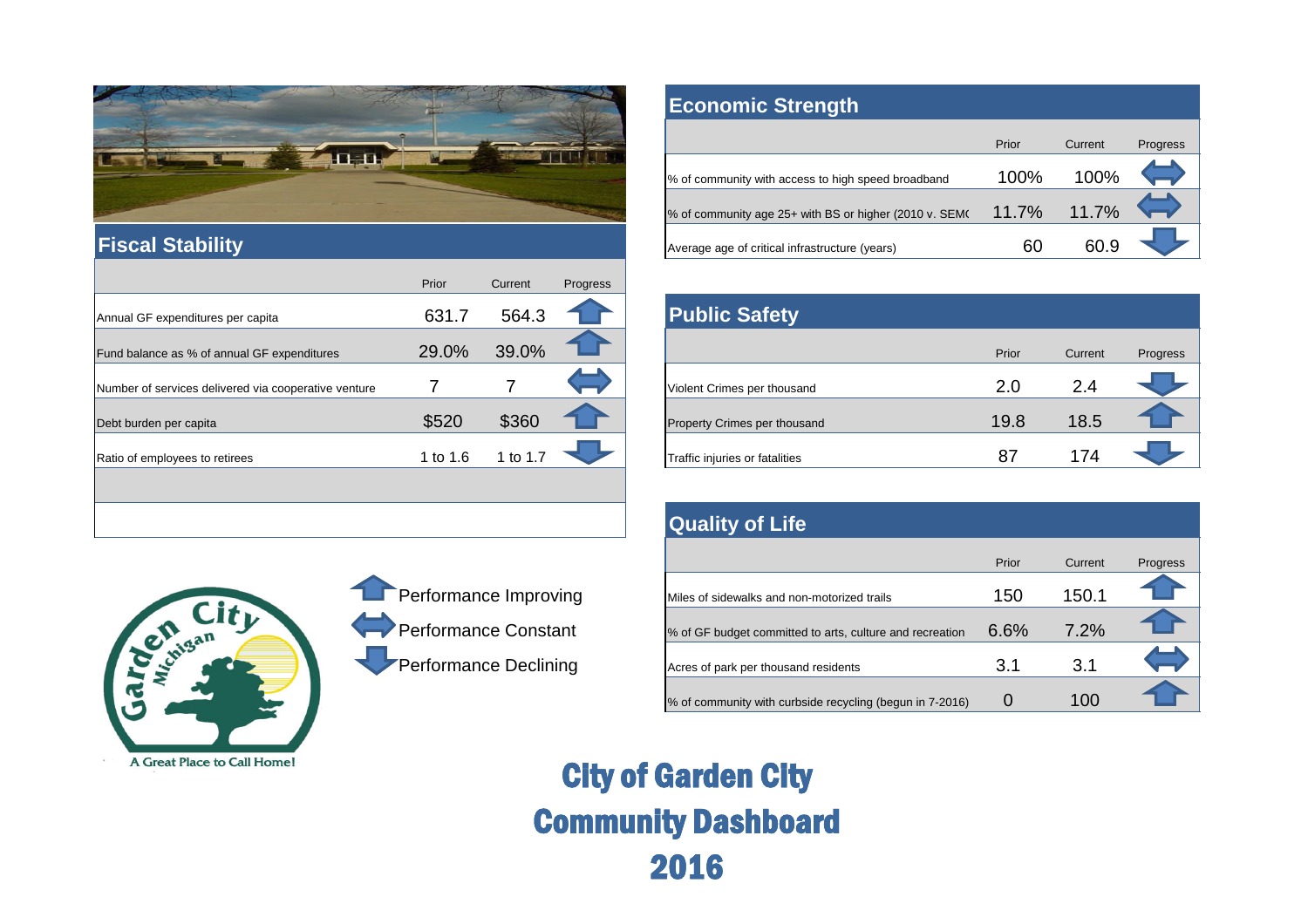## **City of Garden City, Michigan**

# **Schedules of Indebtedness** Governmental Activities Obligation Bonds<br>Year Ended June 30, 2016

| Purpose:         | 2005 General Obligation Limited Tax Refunding Bonds |
|------------------|-----------------------------------------------------|
| Date of issue:   | <b>August 24, 2005</b>                              |
| Amount of issue: | \$2,305,000                                         |
| Payee:           | JPMorgan Chase                                      |
|                  | Funds paid from: 101 - General Fund                 |

|             |          |                                                                                                                                                                                                        |           | Interest |                                                                                                       |    |         |
|-------------|----------|--------------------------------------------------------------------------------------------------------------------------------------------------------------------------------------------------------|-----------|----------|-------------------------------------------------------------------------------------------------------|----|---------|
|             | Maturity |                                                                                                                                                                                                        | Rate      |          |                                                                                                       |    |         |
| Fiscal Year |          | Amount                                                                                                                                                                                                 | (Percent) |          | Amount                                                                                                |    | ⊺otal   |
| 2016/2017   | 5        | 240,000                                                                                                                                                                                                | 4,000     | \$       | 14,200                                                                                                | \$ | 254,200 |
| 2017/2018   |          | 235,000<br>the first manager of representations is considered to the first design to be a first of the construction of the construction of the construction of the construction of the construction of | 4,000     |          | 4.700<br>process contributions to the device to a substitution of the process of the APPS contract in |    | 239,700 |
| Total       | Đ        | 475,000                                                                                                                                                                                                |           |          | 18,900<br>management as a construction of the control of the address of the control of                | я  | 493.900 |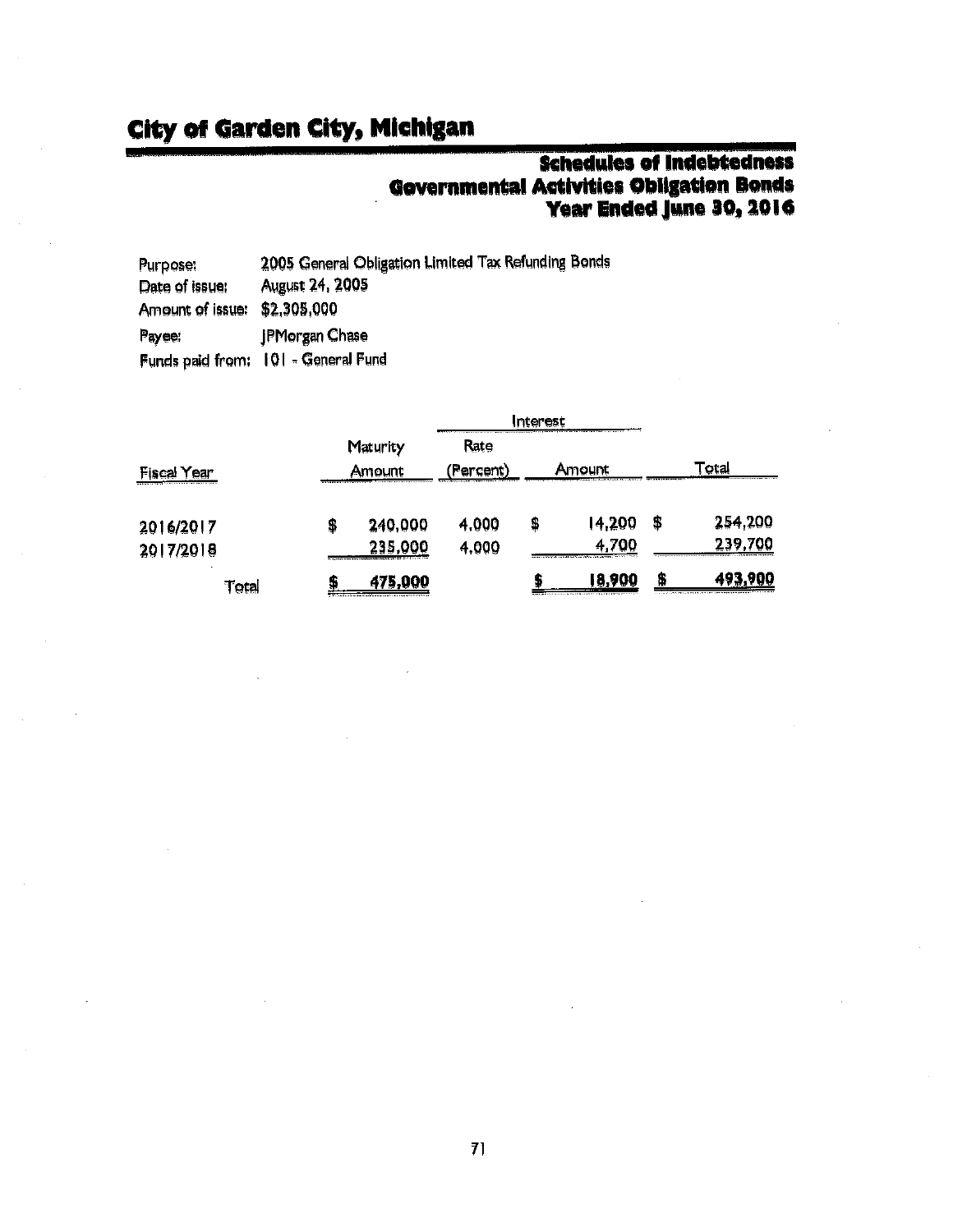# **Schedules of Indebtedness Governmental Activities Obligation Bonds (Continued)**<br>Year Ended June 30, 2016

| Purpose:         | 2011 General Obligation Tax Refunding Bonds |
|------------------|---------------------------------------------|
| Date of issue:   | October 11, 2011                            |
| Amount of issue: | \$11,190,000                                |
| Payee:           | Huntington National Bank, Grand Rapids, MI  |
| Funds paid from: | 301 - Debt Retirement Fund                  |

| ⊷                  |                                                                                                                                                                                                                                           |          |    |                                           |                 |
|--------------------|-------------------------------------------------------------------------------------------------------------------------------------------------------------------------------------------------------------------------------------------|----------|----|-------------------------------------------|-----------------|
|                    |                                                                                                                                                                                                                                           | Rate     |    |                                           |                 |
| <b>Fiscal Year</b> | Maturity Amount                                                                                                                                                                                                                           | (Percent |    | Amount                                    | ota             |
|                    |                                                                                                                                                                                                                                           |          |    |                                           |                 |
| 2016/2017          | \$<br>1,425,000                                                                                                                                                                                                                           | 2.50     | \$ | 160,425                                   | \$<br>1,585,425 |
| 2017/2018          | ,600,000                                                                                                                                                                                                                                  | 3.00     |    | 24,800                                    | 1,724,800       |
| 2018/2019          | ,585,000                                                                                                                                                                                                                                  | 3.00     |    | 76,800                                    | 1,661,800       |
| 2019/2020          | 900,000<br>the continues of the control of the control of the control of the control of the control of the control of the control of the control of the control of the control of the control of the control of the control of the contro | 3,25     |    | 29.250<br>,,,,,,,,,,,,,,,,,,,,,,,,,,,,,,, | 929,250         |
| Total              | 5,510,000                                                                                                                                                                                                                                 |          | φ  | 391,275                                   | \$<br>5,901,275 |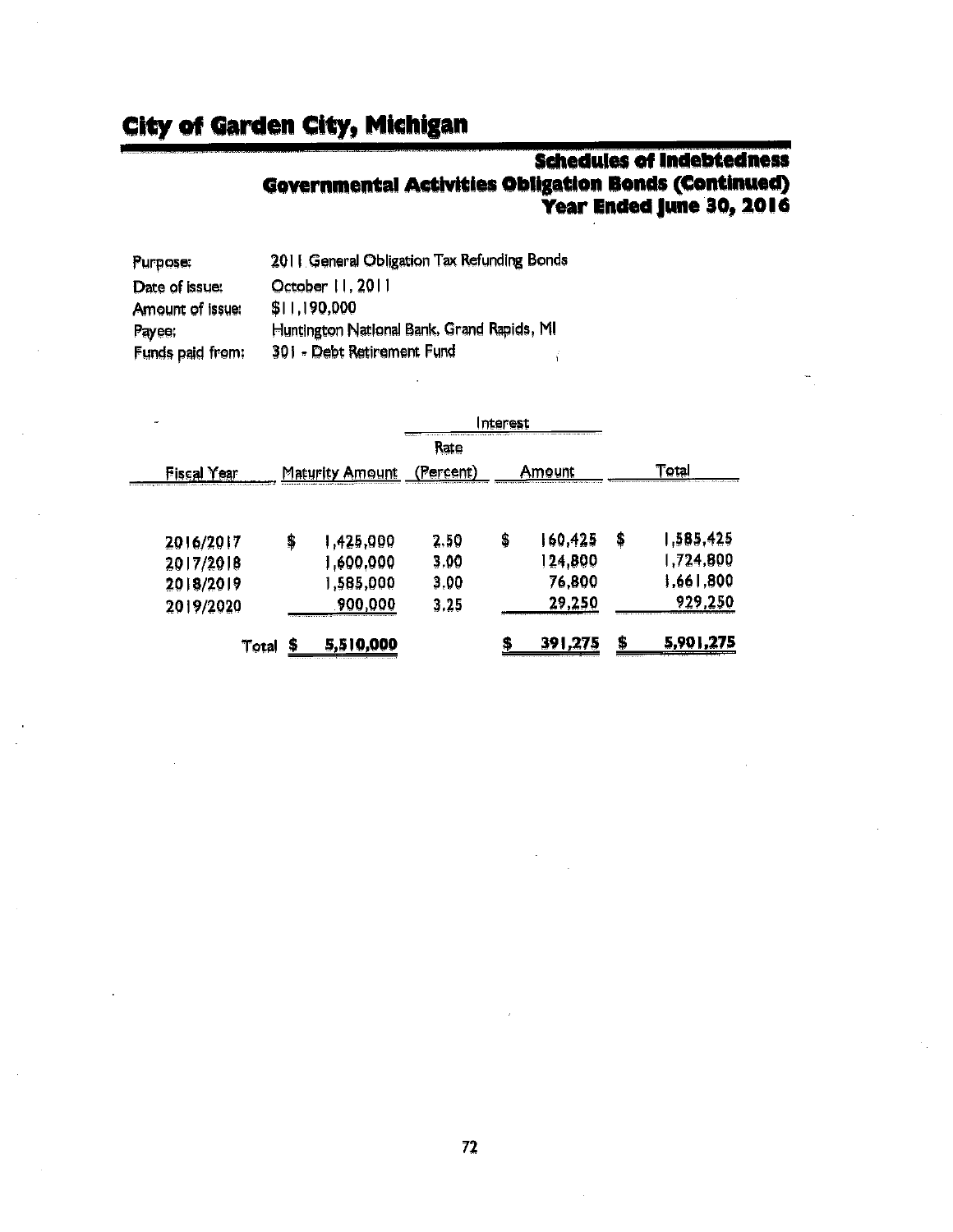# **Schedules of Indebtedness Business-type Activities Obligation Bonds<br>Year Ended June 30, 2016**

| Purpose;         | 2008 General Obligation Limited Tax |
|------------------|-------------------------------------|
| Date of issue:   | January 28, 2008                    |
| Amount of issue: | \$1,610,000                         |
| Payee:           | <b>Bank of New York</b>             |
| Funds paid from: | 592 - Water and Sewer Fund          |

|                    | Interest |                   |           |                |          |    |                  |
|--------------------|----------|-------------------|-----------|----------------|----------|----|------------------|
|                    | Maturity |                   | Rate      |                | Interest |    |                  |
| <b>Fiscal Year</b> |          | Amount            | (Percent) | <b>Expense</b> |          |    | Total            |
| 2016/2017          | \$       | 75,000            | 4,500     | \$.            | 50,406   | \$ | 125,406          |
| 2017/2010          |          | 75,000            | 4.500     |                | 47,031   |    | 122,031          |
| 2018/2019          |          | 75,000            | 4125      |                | 43,797   |    | 8,797            |
| 2019/2020          |          | 00,000            | 4.125     |                | 40,188   |    | 140,188          |
| 2020/2021          |          | 100,000           | 4.125     |                | 36,063   |    | 136,063          |
| 2021/2022          |          | 100,000           | 4.125     |                | 31,938   |    | 31,938           |
| 2022/2023          |          | 00,000            | 4.250     |                | 27,750   |    | 127,750          |
| 2023/2024          |          | 100,000           | 4.250     |                | 23,500   |    | 123,500          |
| 2024/2025          |          | 100,000           | 4.500     |                | 19,125   |    | 119,125          |
| 2025/2026          |          | 25,000            | 4,500     |                | 4,063    |    | 39,063           |
| 2026/2027          |          | 125,000           | 4,500     |                | 8,438    |    | 33,438           |
| 2027/2028          |          | 25.000            | 4,500     |                | 2,813    |    | 27, <u>8 3</u>   |
| $\tau$ otal        | \$       | <u>1,200,000 </u> |           | \$             | 345,112  | \$ | <u>1,545,112</u> |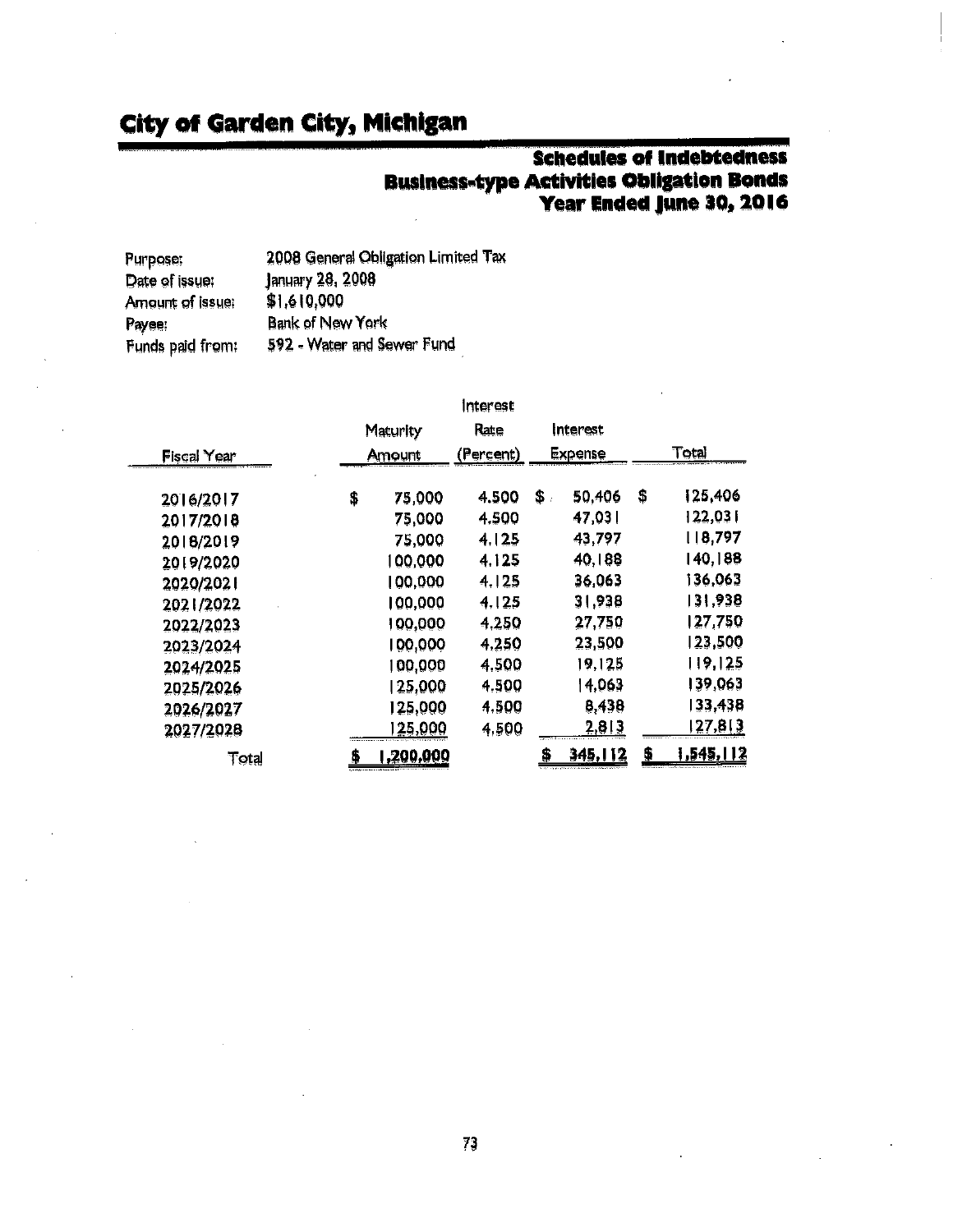#### **Schedules of Indebtedness Governmental and Business-type Activities Obligation Bonds Year Ended June 30, 2016**

2004 General Obligation Limited Tax Refunding Bonds Purpose: Date of Issue: November 4, 2004 Amount of issue: \$5,385,000

Funds paid from: 101 - General Fund and 592 - Water and Sewer Fund

|                |                                 |           |                 | Maturity Allocation |                           |         |                               |                              |         | Interest Allocation |         |                    |        |                                 |             |
|----------------|---------------------------------|-----------|-----------------|---------------------|---------------------------|---------|-------------------------------|------------------------------|---------|---------------------|---------|--------------------|--------|---------------------------------|-------------|
| Fiscal<br>Year | <b>Total Maturity</b><br>Amount |           | General<br>Fund |                     | <b>Enterprise</b><br>Fund |         | Interest<br>Rate<br>(Percent) | Total<br>Interest<br>Expense |         | General<br>Fund     |         | Enterprise<br>Fund |        | Total Principal<br>and Interest |             |
| 2016/2017 \$   |                                 | 10,000    | S               | 2.020               | \$                        | 7,980   | 4.000                         | 5                            | 41,490  | Ş                   | 8,381   | S                  | 33,109 | Ş                               | 51.490      |
| 2017/2018      |                                 | 19,000    |                 | 2,020               |                           | 7,980   | 4.000                         |                              | 41,090  |                     | 8,300   |                    | 32,790 |                                 | 51,090      |
| 2018/2019      |                                 | 260,000   |                 | 52.520              |                           | 207,480 | 4.000                         |                              | 35.690  |                     | 7,209   |                    | 28,481 |                                 | 295,690     |
| 2019/2020      |                                 | 255,000   |                 | 51.510              |                           | 203,490 | 4.000                         |                              | 25.390  |                     | 5,129   |                    | 20,261 |                                 | 280.390     |
| 2020/2021      |                                 | 250,000   |                 | 50,500              |                           | 199,500 | 4.000                         |                              | 15.290  |                     | 3,089   |                    | 12,201 |                                 | 265,290     |
| 2021/2022      |                                 | 245,000   |                 | 49,490              |                           | 195,510 | 4.200                         |                              | 5 145   |                     | ,039    |                    | 4,106  |                                 | 250,145     |
| Total          | Б                               | 1,030,000 |                 | 208,060             |                           | 821,940 |                               | Ф                            | 164,095 |                     | 33, 147 |                    | 30,948 |                                 | \$1,194,095 |

74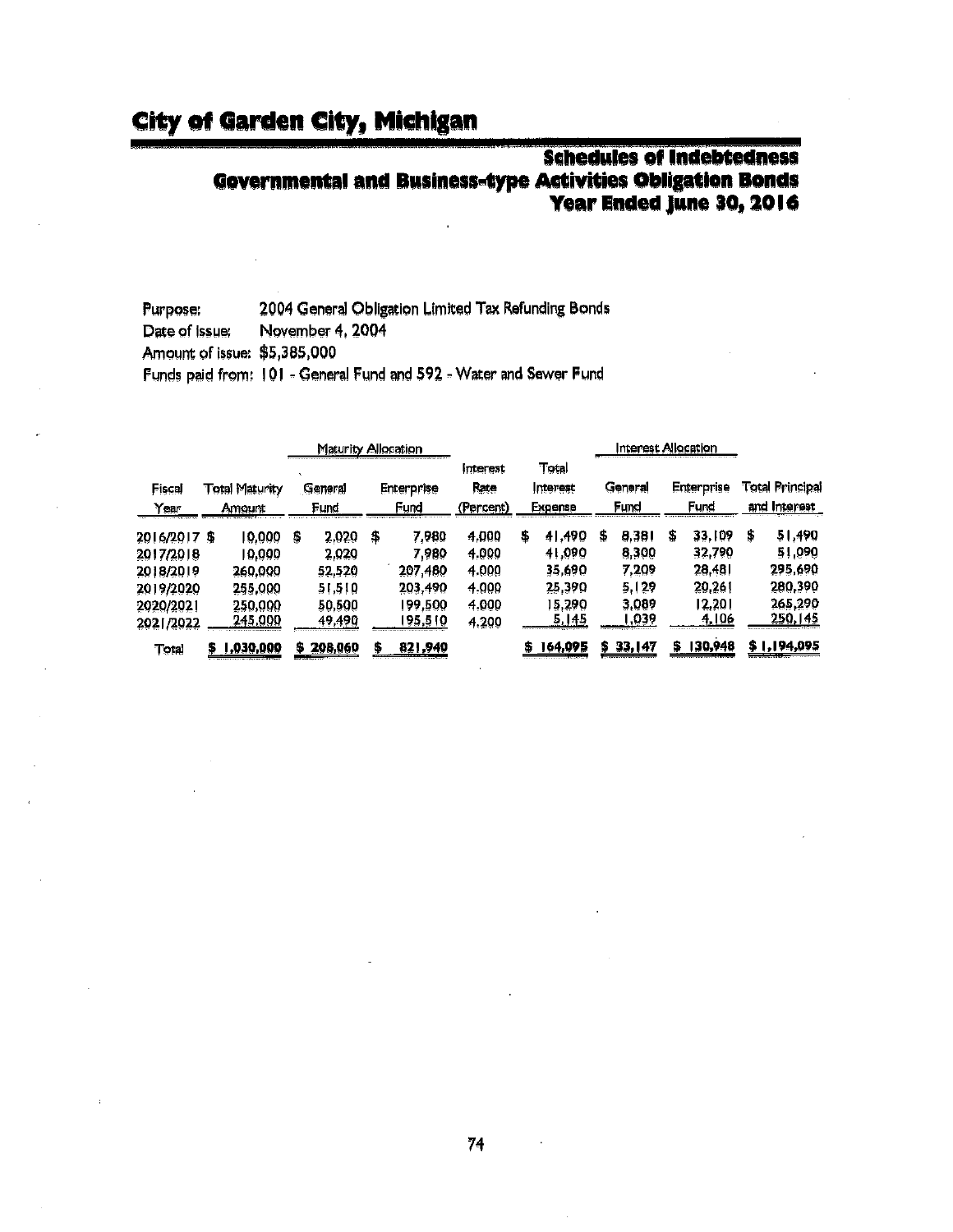## **Schedules of Indebtedness Business-type Activities and Component Unit<br>Development Bonds** Year Ended June 30, 2016

| <b>Purpose:</b>  | 2011 Downtown Development Authority Refunding Bonds                 |
|------------------|---------------------------------------------------------------------|
| Date of Issue:   | October 31, 2011                                                    |
| Amount of issue: | \$1,755,00                                                          |
| Payee.           | Huntington National Bank, Grand Rapids, MI                          |
| Funds paid from: | 592 - Water and Sewer Fund and 729 - Downtown Development Authority |

|                                     | Maturity Allocation |                                 |   |                                                                                 |    |                                                                      |                               |   | nterest Allocation<br>a também de 1979, el partido de la companya de la companya de la companya de la companya de la companya de la |    |                                                                               |   |                                                           |   |                                                             |
|-------------------------------------|---------------------|---------------------------------|---|---------------------------------------------------------------------------------|----|----------------------------------------------------------------------|-------------------------------|---|-------------------------------------------------------------------------------------------------------------------------------------|----|-------------------------------------------------------------------------------|---|-----------------------------------------------------------|---|-------------------------------------------------------------|
| Fiscal Year                         |                     | <b>Total Maturity</b><br>Amount |   | Component<br>Unit (DDA)                                                         |    | Enterprise<br>Fundi                                                  | Interest<br>Rate<br>(Percent) |   | Total Interest<br>Expense                                                                                                           |    | Component<br>Jnit (DDA)                                                       |   | <b>Enterprise</b><br>Fund                                 |   | Total                                                       |
| 2016/2017<br>2017/2018<br>2018/2019 | S                   | 260,000<br>250,000<br>245.004   | 5 | 2 3,43 <br>205,225<br>201.124<br>is a relation of the experiment of a result of | \$ | 46,570<br>44,774<br>43,880<br><b>ALLAND CARDS 3</b>                  | 5.00<br>5.00<br>5.00          | 5 | 16,850<br>10475<br>3.675<br>---------------------                                                                                   | \$ | 13,832<br>8,599<br>3,017                                                      | S | 3,018<br>,876<br>658<br>changing here is a water painting | s | 276,850<br>260,475<br>248,679<br>************************** |
| Tetal                               |                     | 755,004<br>.                    | 5 | 619,780                                                                         |    | <b><i><u>Bird Contracts</u></i></b><br><b><i>Allen works are</i></b> |                               |   | 31,000<br>THE R. P. LEWIS CO., LANSING MICH.                                                                                        | s  | <u>25,447</u><br>and to generate the second and of any almost a stress of the |   | 5,552<br>as an electronic commence comments               |   | 786.004                                                     |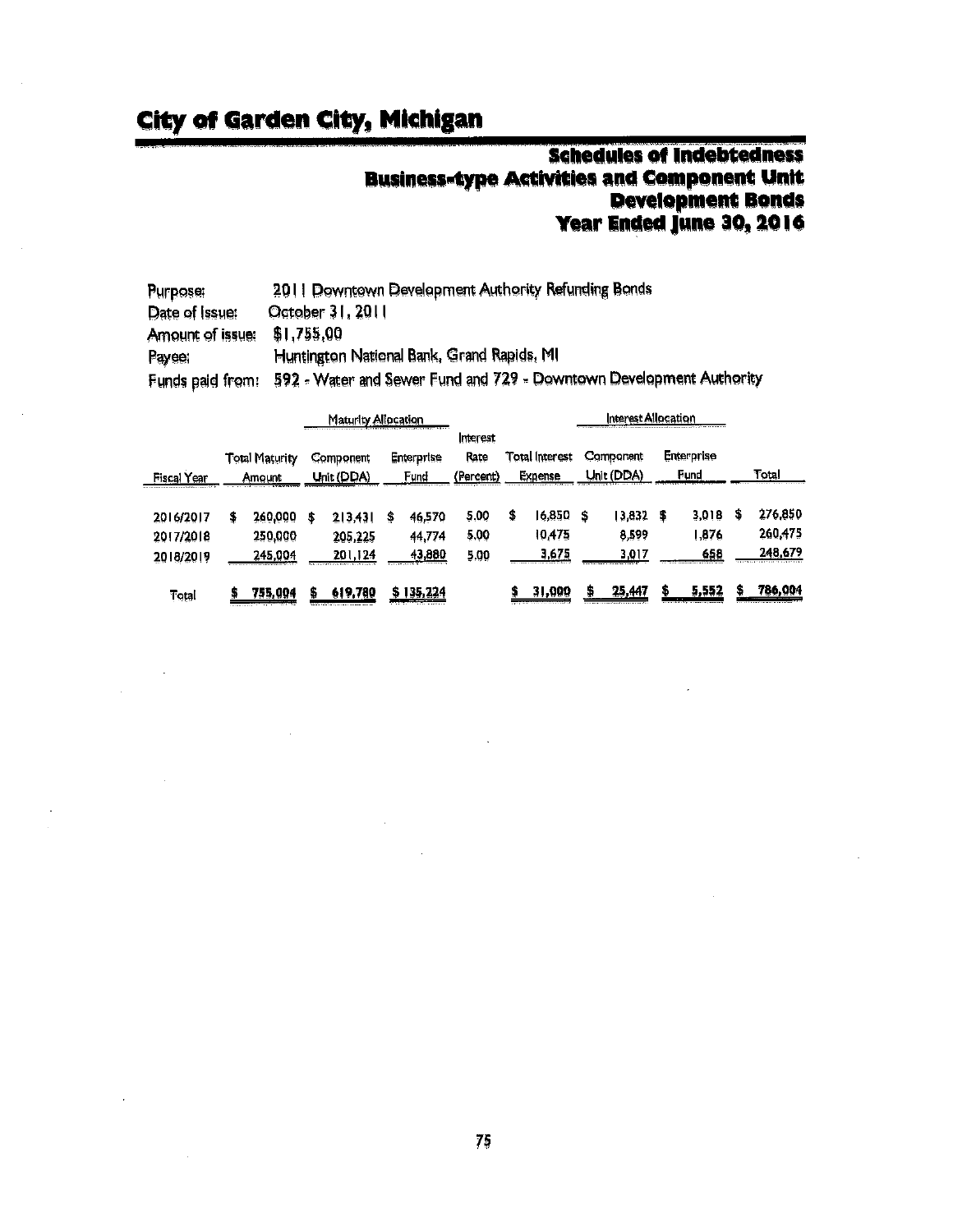Revenue from a voted millage is pledged to finance the 2011 General Obligation Tax Refunding Bonds debt service through FYE 2020.

 $\mathcal{A}^{\mathcal{A}}$ 

 $\bar{z}$